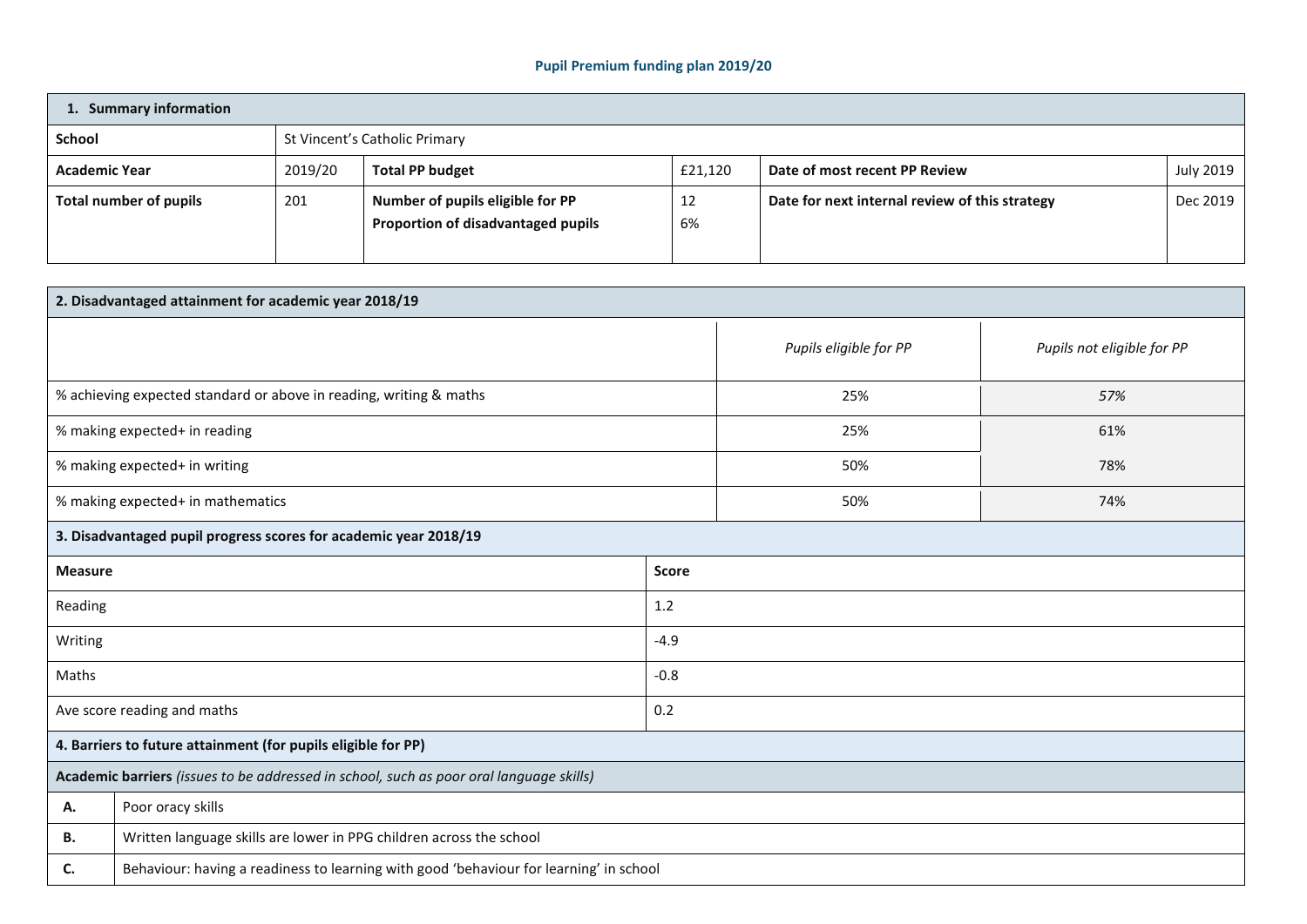| Additional barriers (including issues which also require action outside school, such as low attendance rates) |                                 |  |  |  |
|---------------------------------------------------------------------------------------------------------------|---------------------------------|--|--|--|
|                                                                                                               | Low attendance                  |  |  |  |
|                                                                                                               | Poor home learning environments |  |  |  |

| 5. Planned expenditure                                                                                                                                                                                      |                                                                                                                                                  |                                                                                                                                                               |                                                                                                                                                                      |                            |                                         |  |
|-------------------------------------------------------------------------------------------------------------------------------------------------------------------------------------------------------------|--------------------------------------------------------------------------------------------------------------------------------------------------|---------------------------------------------------------------------------------------------------------------------------------------------------------------|----------------------------------------------------------------------------------------------------------------------------------------------------------------------|----------------------------|-----------------------------------------|--|
| Academic year                                                                                                                                                                                               | 2019/20                                                                                                                                          |                                                                                                                                                               |                                                                                                                                                                      |                            |                                         |  |
|                                                                                                                                                                                                             |                                                                                                                                                  | The three headings demonstrate how we are using the Pupil Premium to improve classroom pedagogy, provide targeted support and support whole school strategies |                                                                                                                                                                      |                            |                                         |  |
| i. Academic barriers                                                                                                                                                                                        |                                                                                                                                                  |                                                                                                                                                               |                                                                                                                                                                      |                            |                                         |  |
| <b>Action</b>                                                                                                                                                                                               | Intended outcome                                                                                                                                 | What is the evidence and rationale for<br>this choice?                                                                                                        | How will you ensure it is<br>implemented well?                                                                                                                       | <b>Staff lead</b>          | When will you review<br>implementation? |  |
| А.<br>Small group intervention<br>delivered through<br>'reading fluency'<br>programme.<br>Use of HfL step<br>sentences for Maths                                                                            | Evidence of narrowing<br>the gap in pupil's<br>speaking and reading<br>skills.<br>Pupils use<br>mathematical<br>vocabulary with<br>understanding | Pupils reading at expected level is low<br>across the school.                                                                                                 | Pupils are assessed during sessions<br>and level of text is focused and steps<br>up challenge weekly.<br>Lesson observations of guided<br>reading and maths lessons. | English Lead               | Termly                                  |  |
| <b>B.</b><br><b>Additional TA hours</b><br>have been allocated to<br>provide further support<br>to PPG pupils with<br>specific reading and<br>writing difficulties.<br>Let's Think in English<br>strategies | Evidence of narrowing<br>the gap in pupil's<br>reading and writing                                                                               | PPG pupil's spelling and ability to write<br>in a range of genres is lower than non<br>PPG.                                                                   | PPG pupil's books are assessed daily<br>and TA with teacher support<br>provides targeted intervention.                                                               | AHT/SENDco<br>English Lead | Termly                                  |  |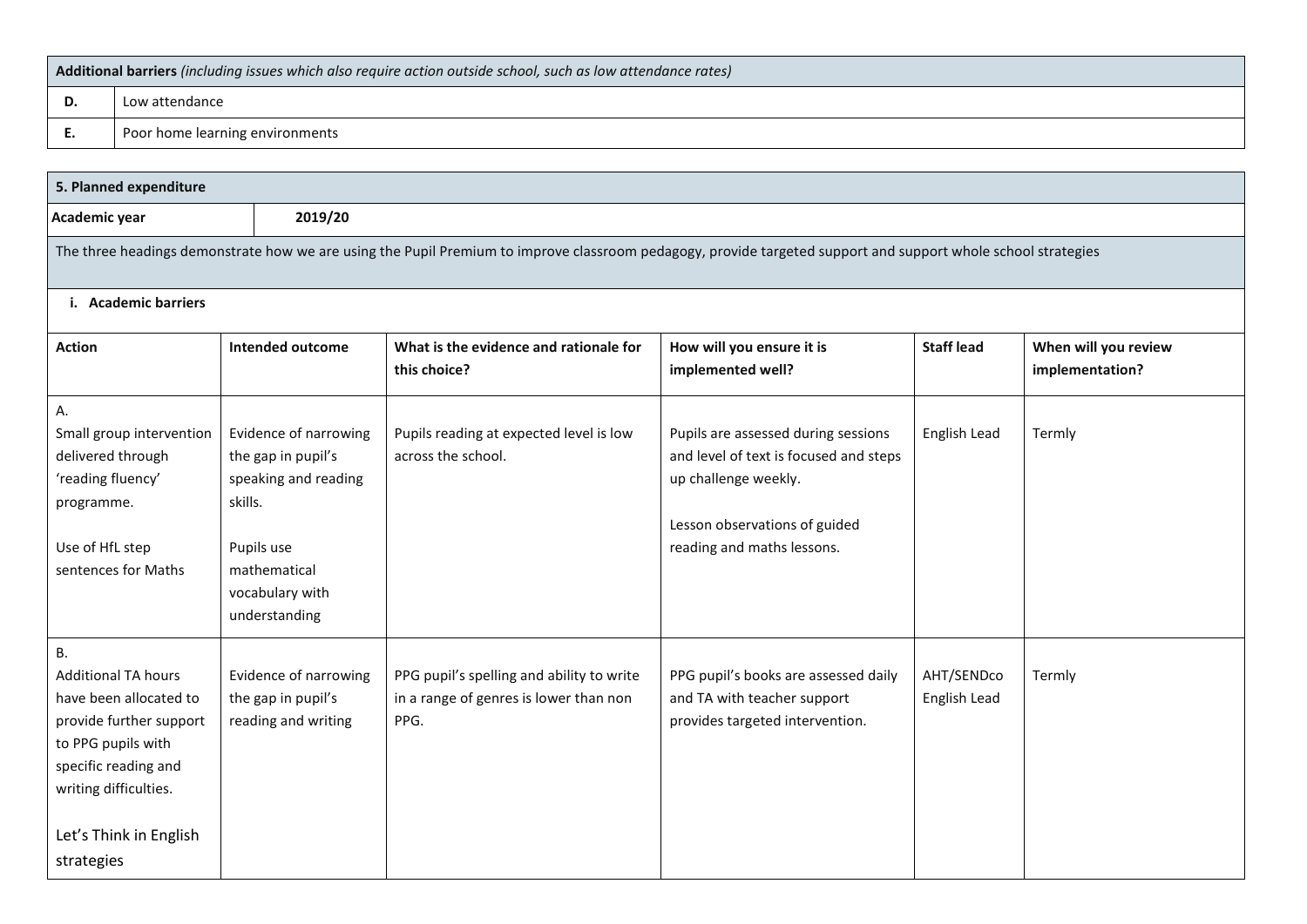| C.<br>Increased participation<br>in extra-curricular clubs<br>over the year.<br>121 Therapy sessions<br>Small group sunshine<br>circles therapy | Pupils are ready to<br>learn and life<br>experiences increase.                                  | Many children at school have limited<br>opportunities to broaden life<br>experiences and develop personal<br>interests. | Drop in observations/ learning walks<br>Pupil conversations                                                                                   | <b>SLT</b>                 | Termly                                  |
|-------------------------------------------------------------------------------------------------------------------------------------------------|-------------------------------------------------------------------------------------------------|-------------------------------------------------------------------------------------------------------------------------|-----------------------------------------------------------------------------------------------------------------------------------------------|----------------------------|-----------------------------------------|
|                                                                                                                                                 |                                                                                                 |                                                                                                                         |                                                                                                                                               | <b>Total budgeted cost</b> | 11000                                   |
| ii. Additional Barriers                                                                                                                         |                                                                                                 |                                                                                                                         |                                                                                                                                               |                            |                                         |
| <b>Action</b>                                                                                                                                   | <b>Intended outcome</b>                                                                         | What is the evidence and rationale for<br>this choice?                                                                  | How will you ensure it is<br>implemented well?                                                                                                | <b>Staff lead</b>          | When will you review<br>implementation? |
| D.<br>We give a termly trophy<br>to the class with the<br>highest attendance.<br>Individual weekly 100%<br>attendance stickers.                 | Target of 95%<br>attendance in PPG<br>pupils                                                    | Attendance amongst PPG pupils is lower<br>than other groups in 2018/19 academic<br>year.                                | Attendance is tracked fortnightly and<br>PPG pupils are closely monitored.<br>Display to promote and celebrate<br>attendance.                 | <b>SLT</b>                 |                                         |
| E.<br>Offer workshops and<br>support parents -<br>Weekly 'stay and learn'<br>sessions to run in the 2 <sup>nd</sup><br>half of each term.       | Parental engagement<br>increases the<br>understanding and<br>ability to support their<br>child. | Parent forum raised school's awareness<br>of lack of understanding with set<br>homework.                                | Participation and attendance at 'stay<br>and learn' is reviewed.<br>Personal invites used to encourage<br>those identified parent/s families. | SLT/Class<br>teachers      |                                         |
|                                                                                                                                                 | 3000                                                                                            |                                                                                                                         |                                                                                                                                               |                            |                                         |
| iii. Other approaches                                                                                                                           |                                                                                                 |                                                                                                                         |                                                                                                                                               |                            |                                         |
| <b>Action</b>                                                                                                                                   | <b>Intended outcome</b>                                                                         | What is the evidence and rationale for<br>this choice?                                                                  | How will you ensure it is<br>implemented well?                                                                                                | <b>Staff lead</b>          | When will you review<br>implementation? |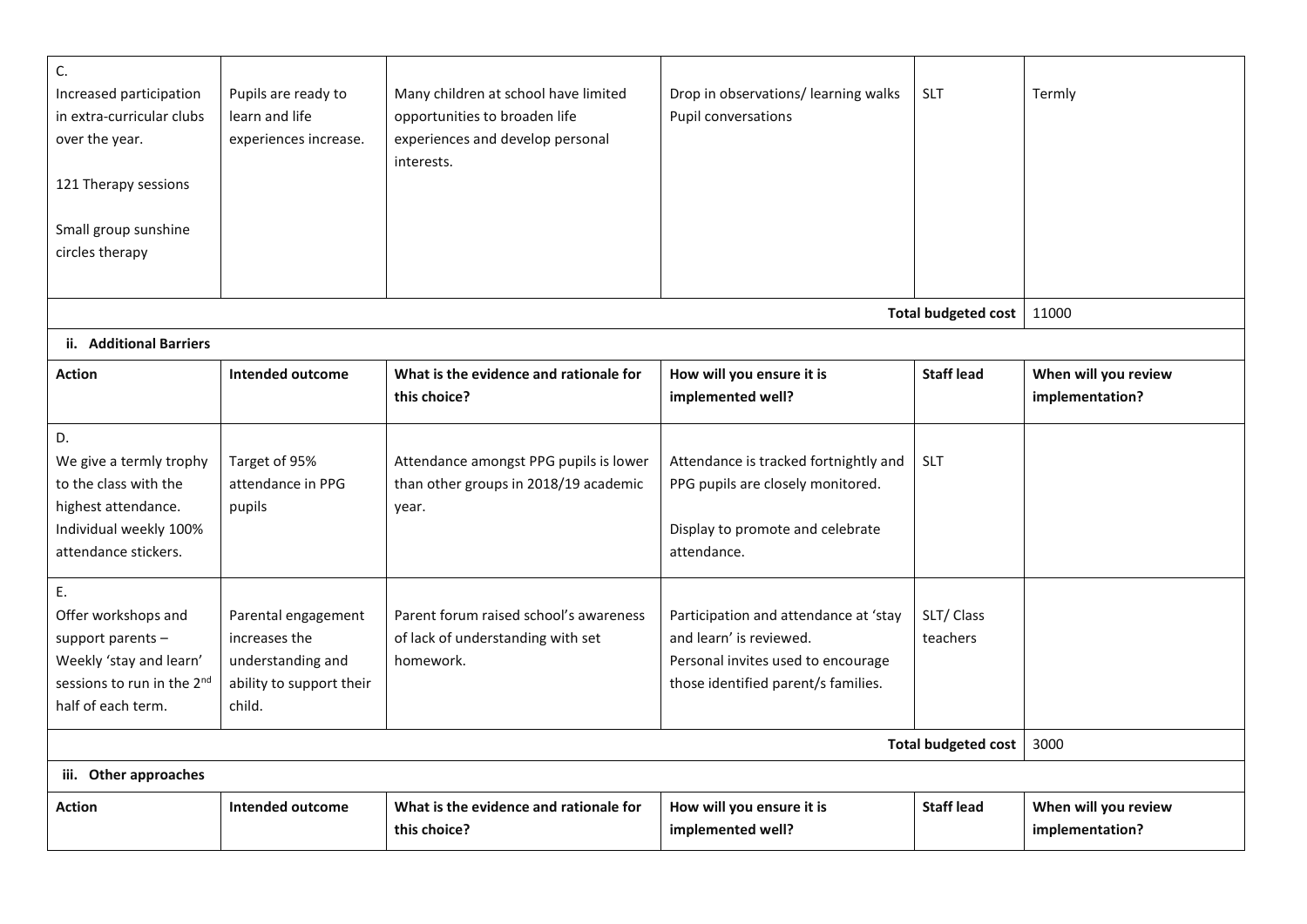| Reading books<br>purchased for PP pupils<br>based on their personal<br>interests.<br>Weekly on-line<br>reading - First News | Identified pupils'<br>reading skills are<br>improved. Pupils'<br>outcomes in reading<br>improve.                    | To encourage pupils to read more<br>challenging texts and to enjoy the<br>experience. To allow children to<br>access a range of reading texts. |  | Pupil conversions with pupils and<br>feedback from reading walks.            | HT.                        |      |      |
|-----------------------------------------------------------------------------------------------------------------------------|---------------------------------------------------------------------------------------------------------------------|------------------------------------------------------------------------------------------------------------------------------------------------|--|------------------------------------------------------------------------------|----------------------------|------|------|
| Subscription to Nessy,<br>an online reading<br>resource which<br>supports phonics and<br>spelling.                          |                                                                                                                     |                                                                                                                                                |  |                                                                              |                            |      |      |
| School trips/<br>workshops and<br>residential trips are<br>subsidised to ensure<br>access for all pupils.                   | Pupils' offered a range<br>of experiences and<br>therefore<br>opportunities and<br>pupil's knowledge is<br>widened. | Disadvantaged pupils have access to<br>a full range of extra-curricular<br>activities.                                                         |  |                                                                              | HT                         |      |      |
|                                                                                                                             |                                                                                                                     |                                                                                                                                                |  |                                                                              | <b>Total budgeted cost</b> | 4000 |      |
| 2. Review of expenditure                                                                                                    |                                                                                                                     |                                                                                                                                                |  |                                                                              |                            |      |      |
| i. Academic barriers                                                                                                        |                                                                                                                     |                                                                                                                                                |  |                                                                              |                            |      |      |
| <b>Action</b>                                                                                                               | <b>Intended outcome</b>                                                                                             | Estimated impact: Did you meet the success criteria?<br>(Include impact on pupils not eligible for PP, if<br>appropriate).                     |  | <b>Lessons learned</b><br>(and whether you will continue with this approach) |                            |      | Cost |
|                                                                                                                             |                                                                                                                     |                                                                                                                                                |  |                                                                              |                            |      |      |
|                                                                                                                             |                                                                                                                     |                                                                                                                                                |  |                                                                              |                            |      |      |
| ii. Targeted support                                                                                                        |                                                                                                                     |                                                                                                                                                |  |                                                                              |                            |      |      |